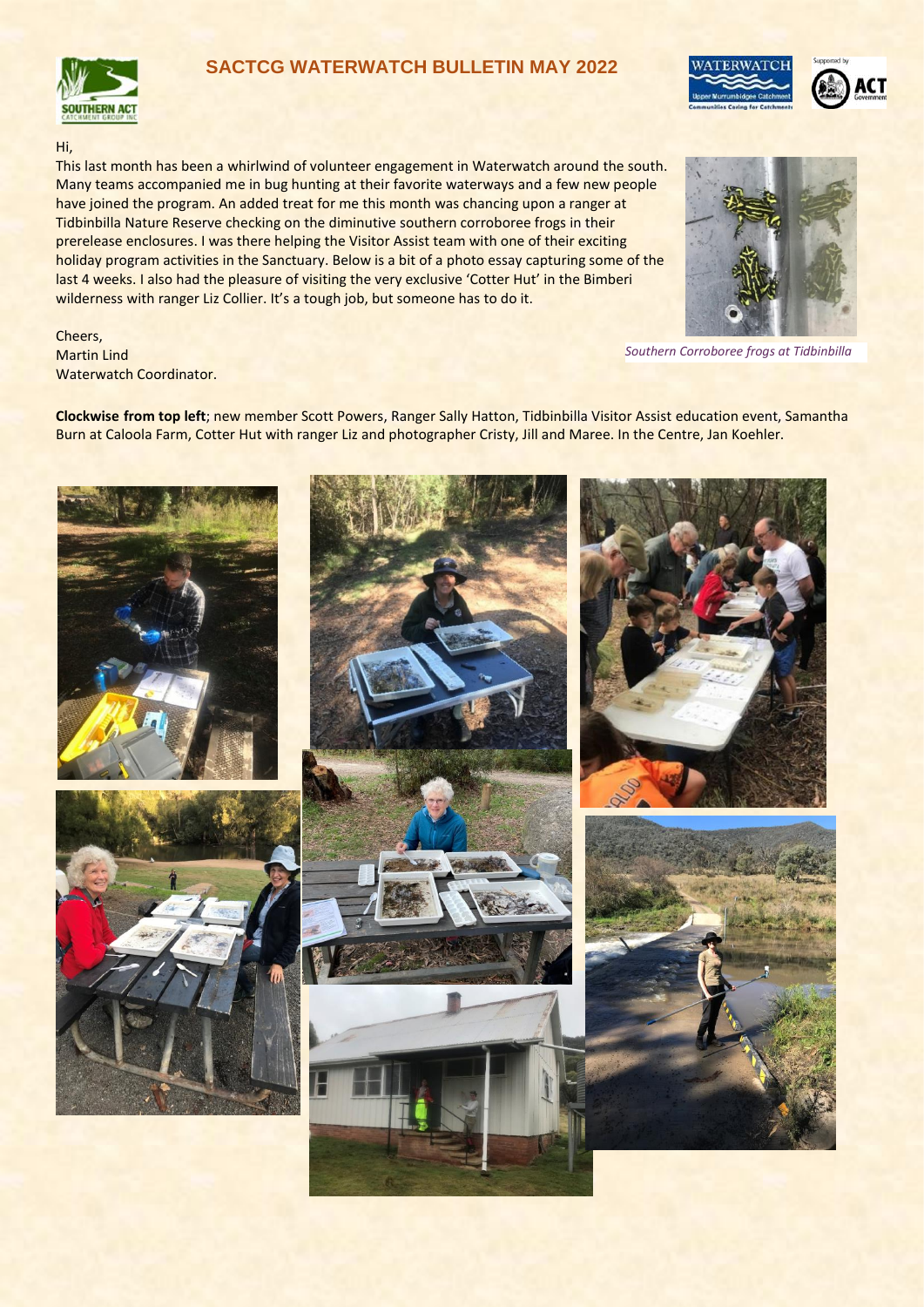# **Waterwatchers of the Month: Elissa O'Keefe & Tony Greenwell**

*Elissa and Tony monitor Stranger Pond, Bonython. They only started a few months last year before writing this contribution in 2021 during partial lockdown.*

*Best experience or memory:* As we are very new and raw in this caper, actually completing two tests by ourselves is our major achievement, reviving ancient memories of high school science experiments!! Also, surviving two sets of sample collection without falling into the drink!!

*Funniest experience:* We are ambitious Water Watchers and began with high hopes!! Yet who would have believed that in such a short career, we have seen our pond (Stranger Pond) promoted to a lake (see photo).

*Worst experience:* Not being consulted by the powers at be when our pond was firstly, closed, and secondly, promoted to a lake!! Very disappointed  $\textcircled{(2)}$  , but at the same time very proud  $\textcircled{(2)}$ 

*Love about site:* Stranger Pond/Lake is a beautiful waterway and nature attraction, particularly for us Bonython locals!! We are very fortunate to live in such close proximity to it, as well as the Murrumbidgee River and Pine Island which are just a few hundred metres down the track. The walkway around the pond has been unbelievably popular with locals in lockdown. *Motivation for Waterwatch:* Hopefully making a valuable contribution to assessing and improving water quality in our region. And carrying on the excellent work of Martin and his team, and our predecessors of course!!



# Southern ACT Catchment Group news and events;



**New Waterwatch Volunteers** (Excerpt from **Cooleman Ridge PC** Newsletter May 2022) 'Helen Govey and Peter Lindenmeyer have offered to take over the Waterwatch role. Thanks Pat for 12 years of diligent monthly water testing.'